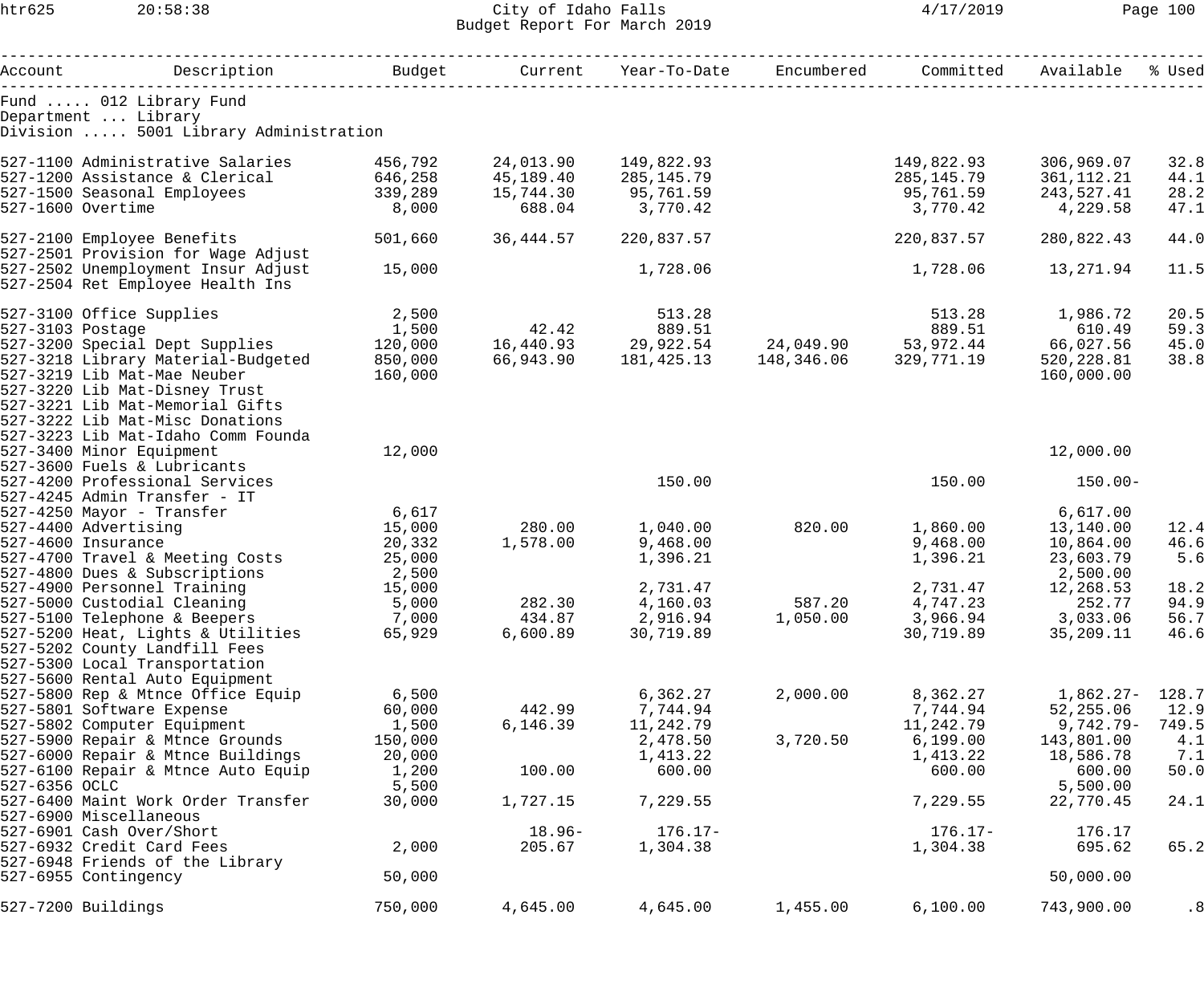htr625 20:58:38 City of Idaho Falls 4/17/2019 Page 101 Budget Report For March 2019

| Account | Description                                                                                                               | Budget    | Current    | Year-To-Date | Encumbered | Committed    | Available    | % Used |
|---------|---------------------------------------------------------------------------------------------------------------------------|-----------|------------|--------------|------------|--------------|--------------|--------|
|         | Fund  012 Library Fund<br>Department  Library<br>Division  5001 Library Administration                                    |           |            |              |            |              |              |        |
|         | 527-7300 Imps Other Than Build<br>527-7400 Office Equipment<br>527-7402 Computers<br>527-7500 Automotive Equipment        | 20,000    |            |              |            |              | 20,000.00    |        |
|         | 527-7600 All Other Equipment<br>527-7603 Unanticipated Grants<br>527-7650 Materials-Budgeted<br>527-7655 Materials-Grants |           |            | 2,079.90     |            | 2,079.90     | $2,079.90 -$ |        |
|         | 527-7900 MERF Depreciation                                                                                                | 300       | 25.00      | 150.00       |            | 150.00       | 150.00       | 50.0   |
|         | Gross Budget                                                                                                              | 4,372,377 | 227,956.76 | 1,067,473.74 | 182,028.66 | 1,249,502.40 | 3,122,874.60 | 28.6   |
|         | 527-9800 Interfund Transfers                                                                                              |           |            |              |            |              |              |        |
|         | Library Administration                                                                                                    | 4,372,377 | 227,956.76 | 1,067,473.74 | 182,028.66 | 1,249,502.40 | 3,122,874.60 | 28.6   |